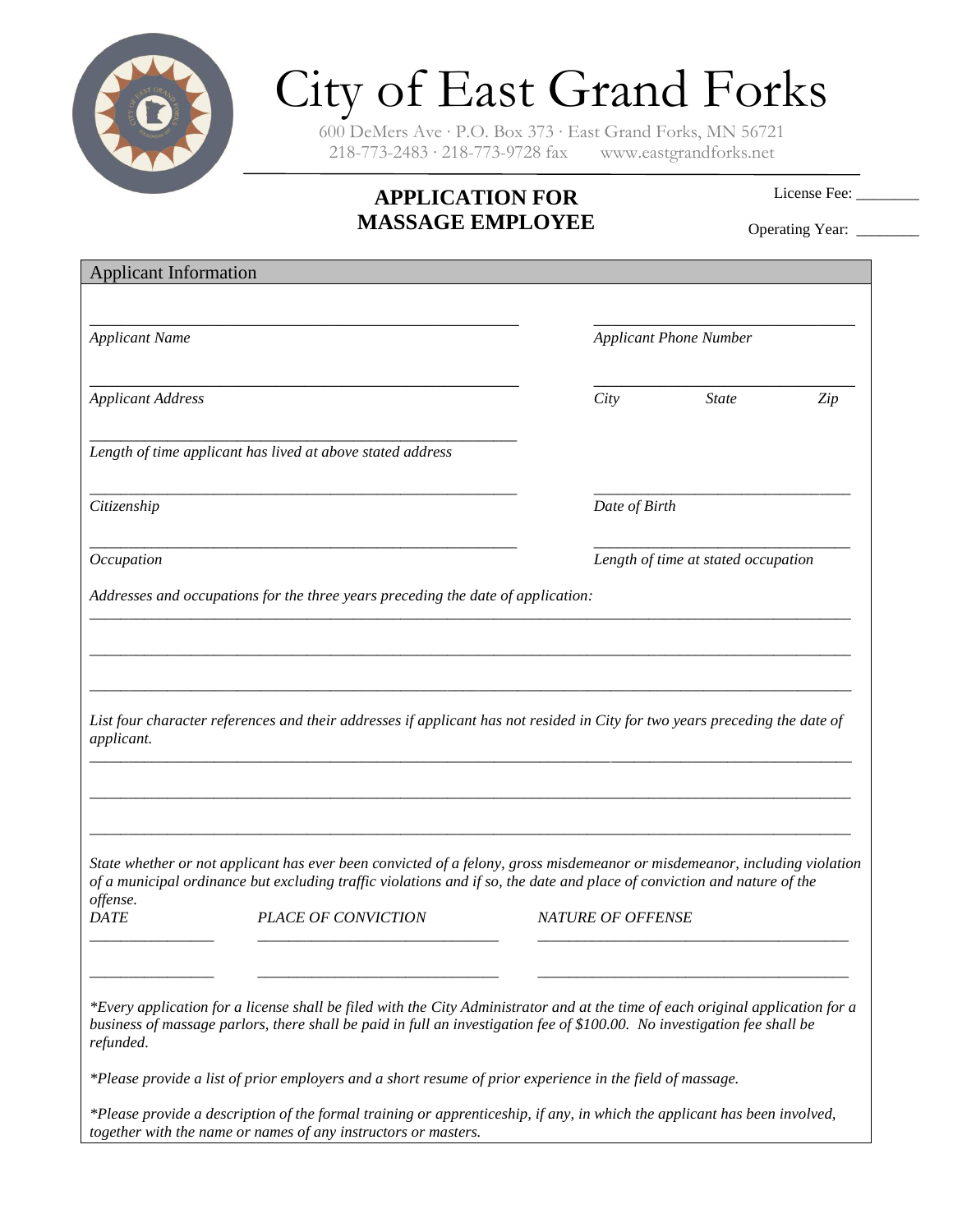## City of East Grand Forks Application for Massage Therapy License

| <b>Business Phone Number</b> |     |  |
|------------------------------|-----|--|
| <b>State</b>                 | Zip |  |
| $MN$ Tax ID #                |     |  |
|                              |     |  |
|                              |     |  |

| Corporate Name    | <b>Phone Number</b> |              |     |  |  |  |
|-------------------|---------------------|--------------|-----|--|--|--|
| Corporate Address | City                | <b>State</b> | Zip |  |  |  |

I hereby certify that I have completely filled out the entire above application, together and that the application is true, correct, and accurate.

| Signature of Applicant                                                                                                                 | Date        |  |  |
|----------------------------------------------------------------------------------------------------------------------------------------|-------------|--|--|
|                                                                                                                                        |             |  |  |
| <b>Print Name</b>                                                                                                                      | Title       |  |  |
| Internal Use Only                                                                                                                      |             |  |  |
| The following items need to be completed and/or attached in order for the application to be processed:                                 |             |  |  |
| $*\Box$ Short resume for each employee of previous employers<br>* <sup>D</sup> Description of formal training or apprenticeship if any |             |  |  |
| $*\Box$ Copy of certificate/degree/license of massage                                                                                  |             |  |  |
| $*$ $\Box$ Application fee paid in full & Investigation Fee<br>Payment Type: $\Box$ cash $\Box$ check #                                | Receipt $#$ |  |  |
| $*$ $\Box$ Application completed in full and signed:                                                                                   |             |  |  |
| $*$ $\Box$ Approved<br>License Number                                                                                                  |             |  |  |